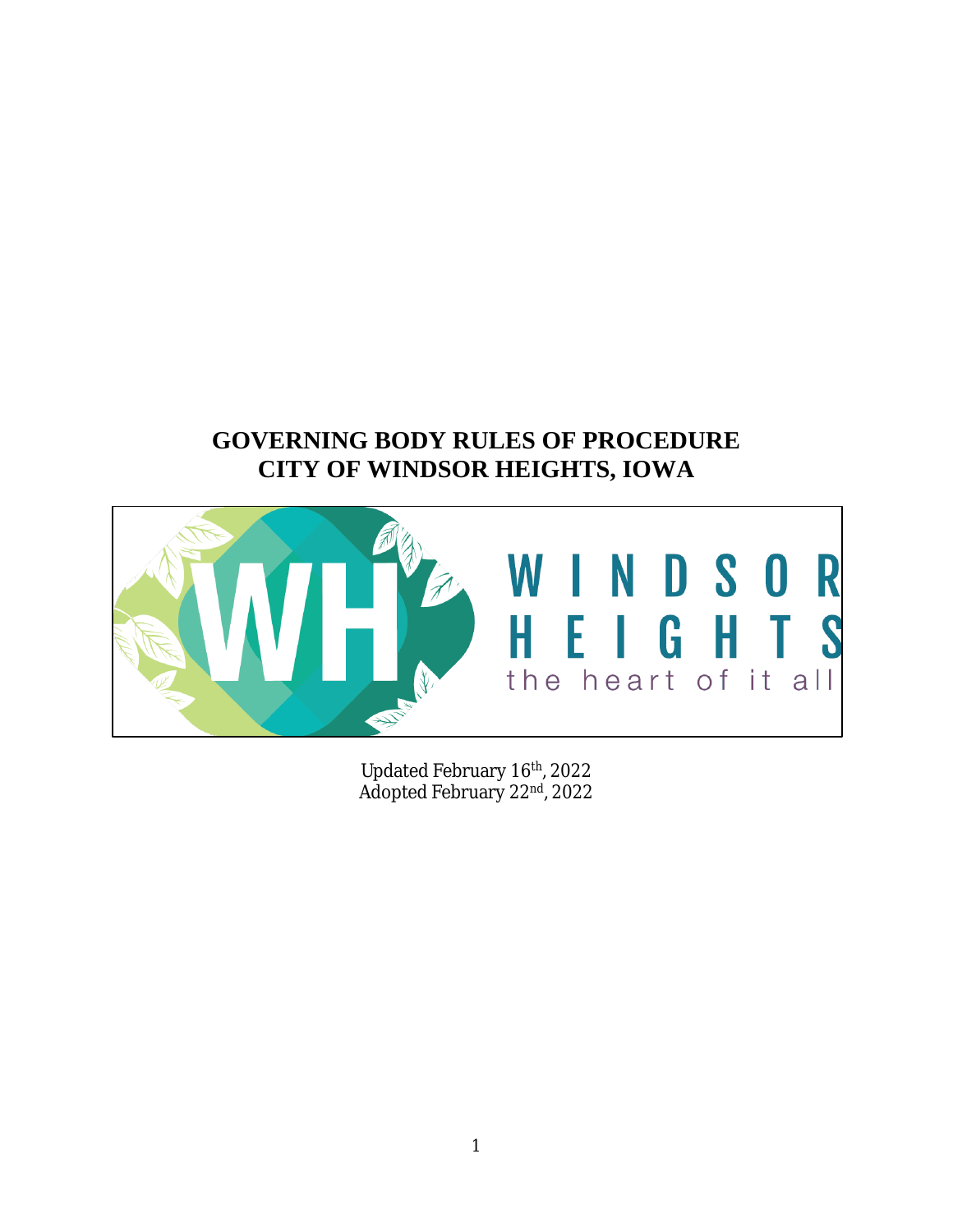# **PART I. GENERAL**

## **1. AUTHORITY**

Iowa Code Section 372.13(5) and Windsor Heights City Code Section 17.04(4) provide that the City Council shall determine its own rules of procedure. The following set of rules shall be in effect upon adoption by the Council until such time as they are amended or new rules adopted.

#### **2. GENERAL RULES**

- **A. Public Meetings**. All official meetings of the Council shall be open to the public except those that are specifically designated as a closed session. Regular Council meetings shall be held in a building or room that is accessible to persons with disabilities, which is usually the Windsor Heights City Council Chambers, located at 1133 66th Street, Windsor Heights, Iowa 50324. For Council meetings held in part or in whole at other locations for any purpose, that meeting space shall be accessible to persons with disabilities to the maximum extent possible.
- **B. Quorum**. Three (3) out of the total (5) members of the City Council shall constitute a quorum for the transaction of business. If a quorum is not present, those in attendance may elect to discuss items but not take official action except to adjourn to a later date.
- **C. Matters Not Covered**. The most current edition of *Robert's Rules of Order* shall govern any matter or procedure not covered by these rules.

### **3. TYPES OF MEETINGS**

- **A. Regular Meeting**. Regular meetings of the Windsor Heights City Council shall be held at 6:00 PM on the first and third Mondays of each month at the Windsor Heights City Council Chambers. If a regular Council meeting day falls on a legal holiday, the meeting shall be held on the next succeeding day that is not a legal holiday at the same hour unless a different day or time is determined by the Council.
- **B. Work Sessions**. The Council may conduct workshop meetings or study sessions on matters which are expected to come before the Council for information action at a regular meeting or otherwise need study by the Council. Items to be considered will be placed on an agenda as required by the open meetings statutes. Workshops and study sessions may be conducted informally and shall require formal action to be taken at a regular Council Meeting.
- **C. Special Meetings**. Special meetings may be called by the Mayor or by a majority of the members of the Council. Unless an emergency meeting is required such notice must be delivered at least twenty-four (24) hours prior to the meeting.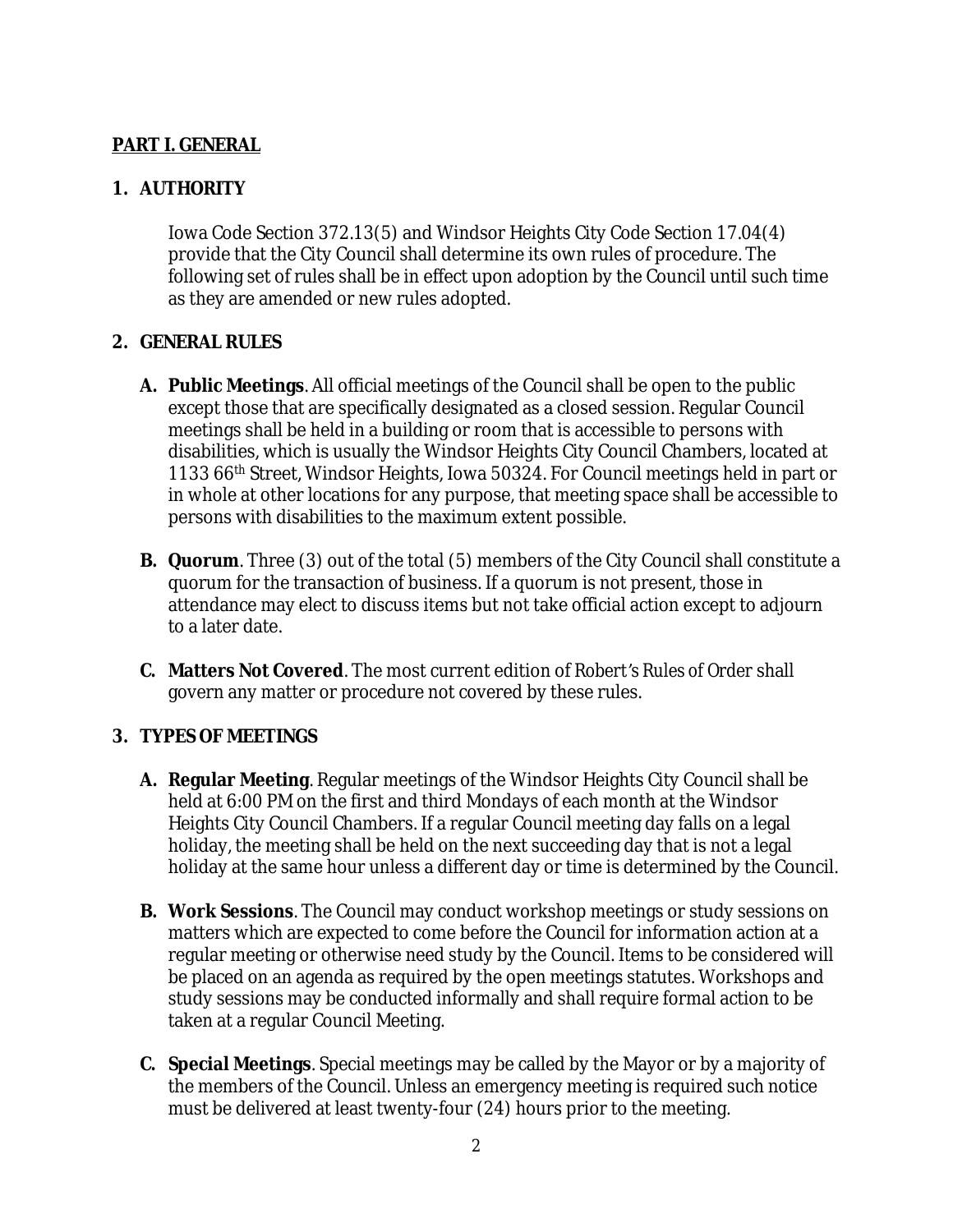**D. Closed Sessions**. Iowa Code Sections 20.17, 21.5 and 21.9 permit closed sessions for certain specified reasons. A vote to go into a closed session requires an affirmative vote of either two-thirds of the Council members or all of the members present at the meeting. Any formal action shall be taken by motion or resolution adopted in open session.

## **4. OPEN RECORDS AND MEETINGS LAWS**

- A. **Notice**. All meeting notices and agendas shall be timely posted on the official city bulletin board located at the entrance to the Windsor Heights City Council Chambers and shall be timely furnished to those media enterprises that have filed a written request for notice with the City.
- B. **Minutes.** A set of minutes of all proceedings of the Council shall be kept by the City Clerk or designee, and shall be entered in the official record of the Council. The minutes shall show the results of each vote taken and information sufficient to indicate the vote of each member present. The vote of each member present shall be made public at the open session. A record shall be made of the names of persons addressing the Council, the title of the subject to which their remarks relate and whether they spoke in support of or in opposition to such matter. The minutes shall be public records open to public inspection.

### **5. AGENDA**

- A. **Preparation of the Agenda.** Prior to each regular Council meeting, the City Clerk shall publish an Agenda which contains all items the Council anticipates acting upon at the meeting. All written petitions, communications and other matters to be submitted to the City Council for inclusion in the agenda packet for consideration at a scheduled regular, special, or other meeting should be delivered to the City Clerk no later than noon on Wednesday before the scheduled meeting.
- B. **Adding Items to the Agenda.** Except for items added by Council Member(s) under this following paragraph, the Mayor may add or delete items from the agenda.

A Council Member may request the Mayor to add an item to the agenda. If the Mayor believes the request is unreasonable or detrimental, the Mayor will inform the requesting Council Member that a second Council Member's support is required. The request for a second Council Member's support must be communicated no later than noon on Wednesday before the scheduled meeting; otherwise, the item will not be added to the agenda. Once a requested item is added to the agenda, only the requesting Council Member(s) or a majority of the City Council may remove it.

The presiding officer shall have the authority to change the order of items on the agenda during the meeting.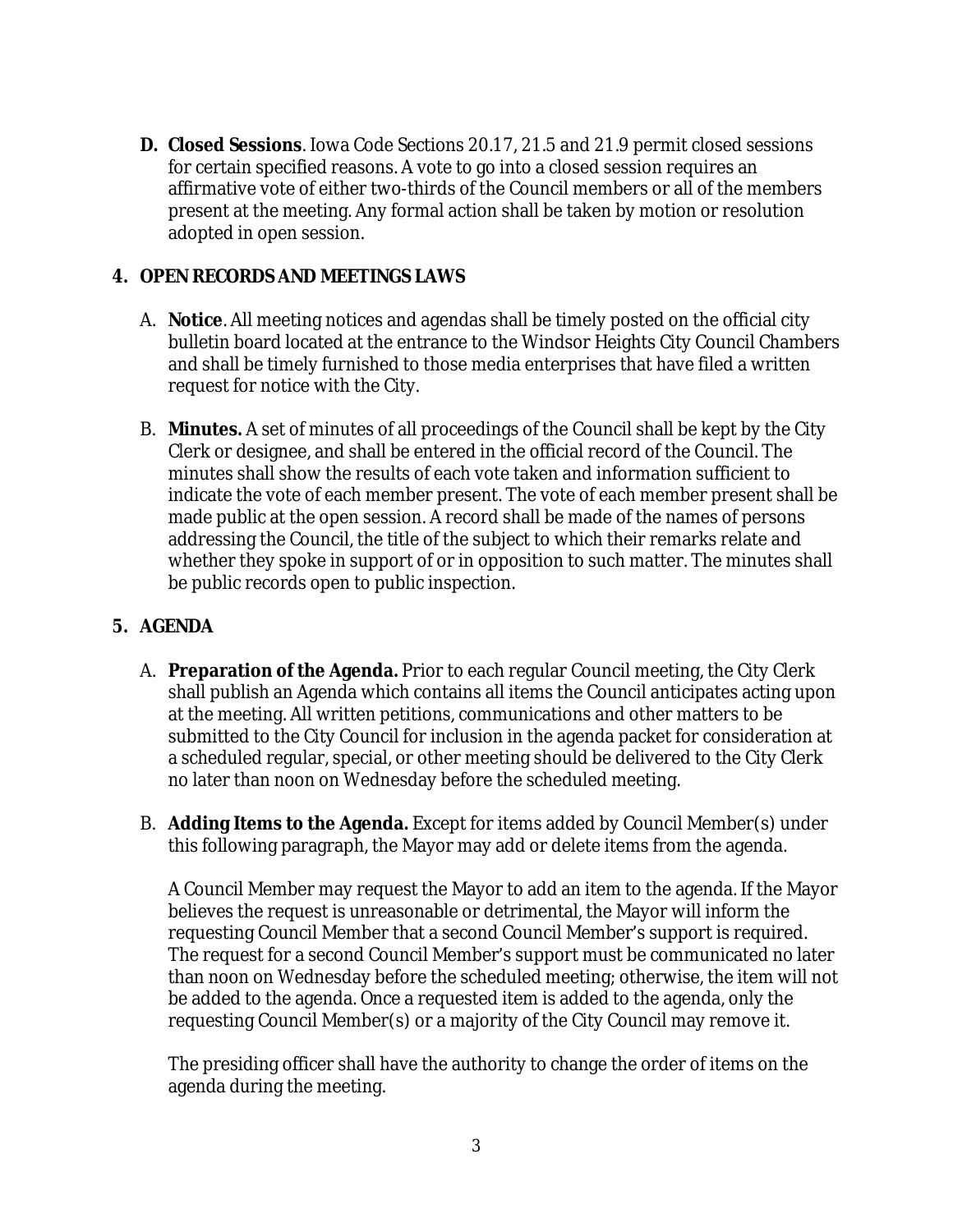- C. **Consent Agenda.** The Agenda shall separately designate items on a "Consent Agenda" which may be acted upon by the Council as a single vote. The "Consent Agenda" shall consist of routine, non-controversial items which may be appropriately considered in total at the Council meeting. If any Council member exercises a prerogative to remove an item from this portion of the agenda, the rest of the Consent items will be acted on as a whole with the removed item(s) being voted on separately.
- D. **Hearings Agenda.** The Clerk shall include legally required public hearings in a separate section of the agenda designated as "Public Hearings." Unless it is required by statute or necessary to conform to proceedings required for a special purpose, a hearing shall commence when declared open by the presiding officer and shall be closed by the presiding officer or by other formal action of the Council.

### **6. CONDUCT OF THE MEETINGS**

- A. **Roll Call.** A majority of all City Council members shall constitute a quorum for the transaction of business. Before proceeding with the business of the Council, the City Clerk shall note members present, and enter those names in the minutes. The clerk shall determine the presence of a quorum as required by law and these rules.
- B. **Call to Order.** The Mayor or Mayor Pro Tem shall call the meeting to order at the appointed hour. In the absence of the Mayor or Mayor Pro Tem, the City Clerk shall call the meeting to order and a temporary presiding officer shall then be selected, in accordance with Rule C of this section.
- C. **Presiding Officer.** The Mayor, or in the Mayor's absence or incapacity, the Mayor Pro Tem, shall be the presiding officer at all Council meetings. If both the Mayor and Mayor Pro Tem are absent the Council members present will select the presiding officer by vote.
- D. **Control of Discussion.** The presiding officer shall facilitate discussion of the Council on Agenda items to promote equitable participation in accordance with these rules.
- E. **Order of Consideration of Agenda.** Except as otherwise provided in these rules, each Agenda Item shall be considered in the order shown on the Agenda. Each Agenda item shall be separately announced by the presiding officer, or City Clerk, for purposes of discussion and consideration. This rule shall not apply to consideration of items listed on the Consent Agenda. If the Mayor or other members of the Council asks to "suspend the rules" for purposes of reordering the Agenda, the Council shall take a vote to modify the placement of the Agenda item(s) for good cause.
- F. **Call for the Question.** The "Call for the Question" is a motion calling for the Council to vote on whether or not to vote on the original motion. This motion must be seconded and debate is not allowed. If the motion for the question passes, then a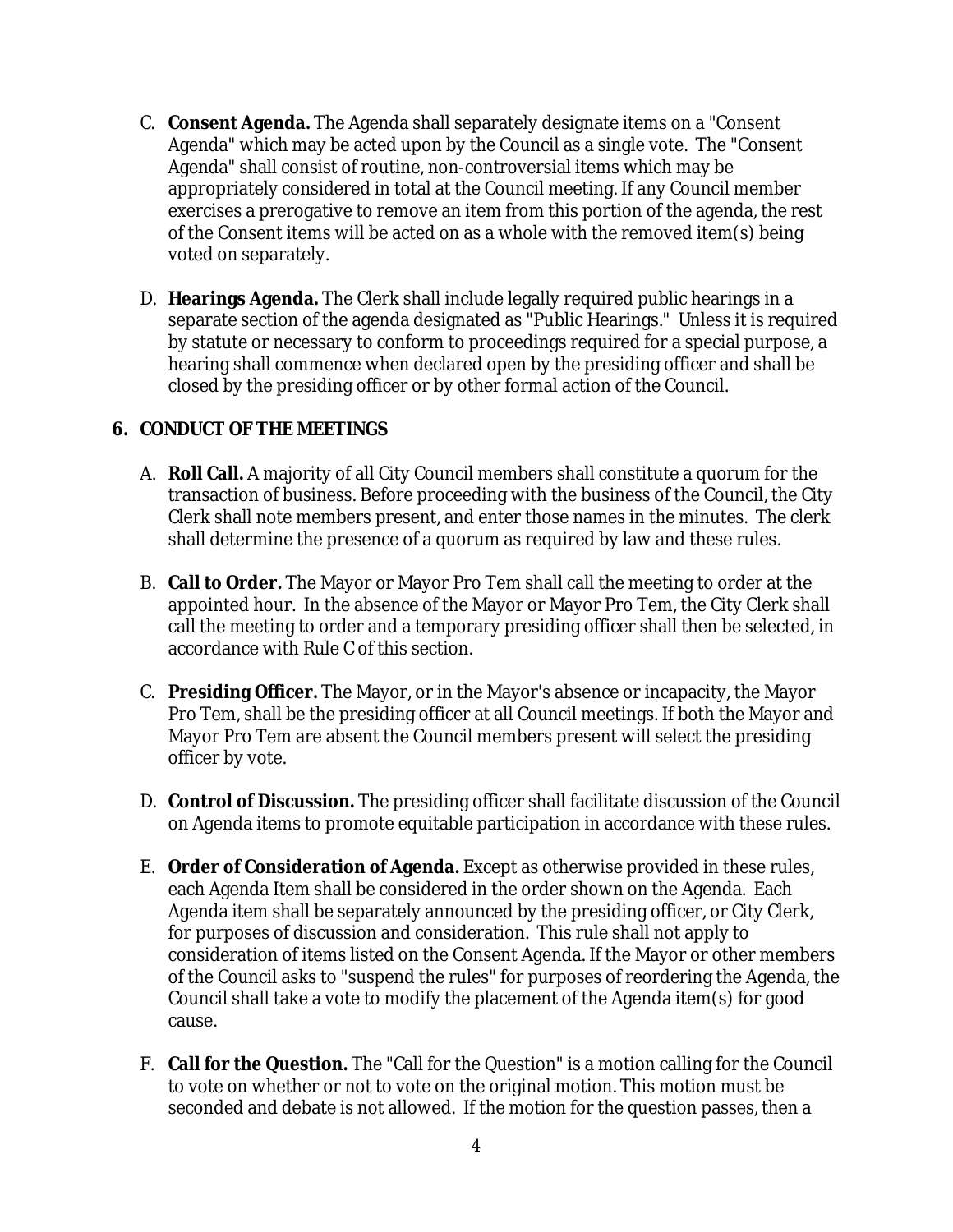vote must be held on the original motion. Passage of the motion calling for the question occurs when 2/3 of the Council present votes "aye".

- G. **Discussion.** A Council member shall speak after being recognized by the presiding officer. A Council member, after being recognized, shall not be interrupted, except by the presiding officer, in the event it is necessary to enforce these rules.
- H. **Limit on Remarks.** Each Council member shall limit his/her remarks to a reasonable length. A Council member recognized for a specific purpose shall limit remarks to that purpose.
- I. **Presiding Officer's Right to Enter into Discussion.** The Mayor, or other presiding officer as a member of the Council, may enter into any discussion.
- J. **Presiding Officer's Right to Close Debate.** The presiding officer has the right to close debate and speak last on any item unless 2/3 of the Council members present vote to continue the discussion.
- K. **Votes Necessary for Passage.** Three (3) Council members constitute a majority of the Council and therefore three (3) votes are sufficient for the passage of any policy matter. Any exceptions to these rules are specifically noted.
- L. **Mayoral Voting Rights.** The Mayor is not a member of the Council and may not vote as a member of the Council. The Mayor Pro Tem retains all of the powers of a Council member.
- M. **Mayoral Veto Power.** The Mayor may sign, veto or take no action on an ordinance, amendment or resolution passed by the City Council. The Mayor may not veto a motion passed by the Council. The Mayor Pro Tem may not veto a measure if they were entitled to vote on the measure at the time of passage. The Mayor may exercise veto power within fourteen (14) days of the passage and must explain the reason for such veto to the Council Members at the time of the veto. The Council Members may override the Mayor's veto by a two-thirds (2/3) majority or four (4) of the Council Members within thirty (30) days of the veto.
- N. **Reading of Ordinances.** Since a copy of an ordinance under consideration is/has been made available, either by paper copy or electronically, to the Mayor/City Council and the public prior to the meeting the Reading of an Ordinance, by the City Clerk, will be limited to the Title of the Ordinance under consideration.
- O. **Pending Litigation.** The Mayor and City Council shall not discuss City matters involved in pending/active lawsuits with litigant(s) or litigant's representatives unless the City Attorney is present to provide legal guidance.
- P. **Employee Criticism.** Elected officials should avoid expressing concerns about the performance of a City employee in public or to the employee directly.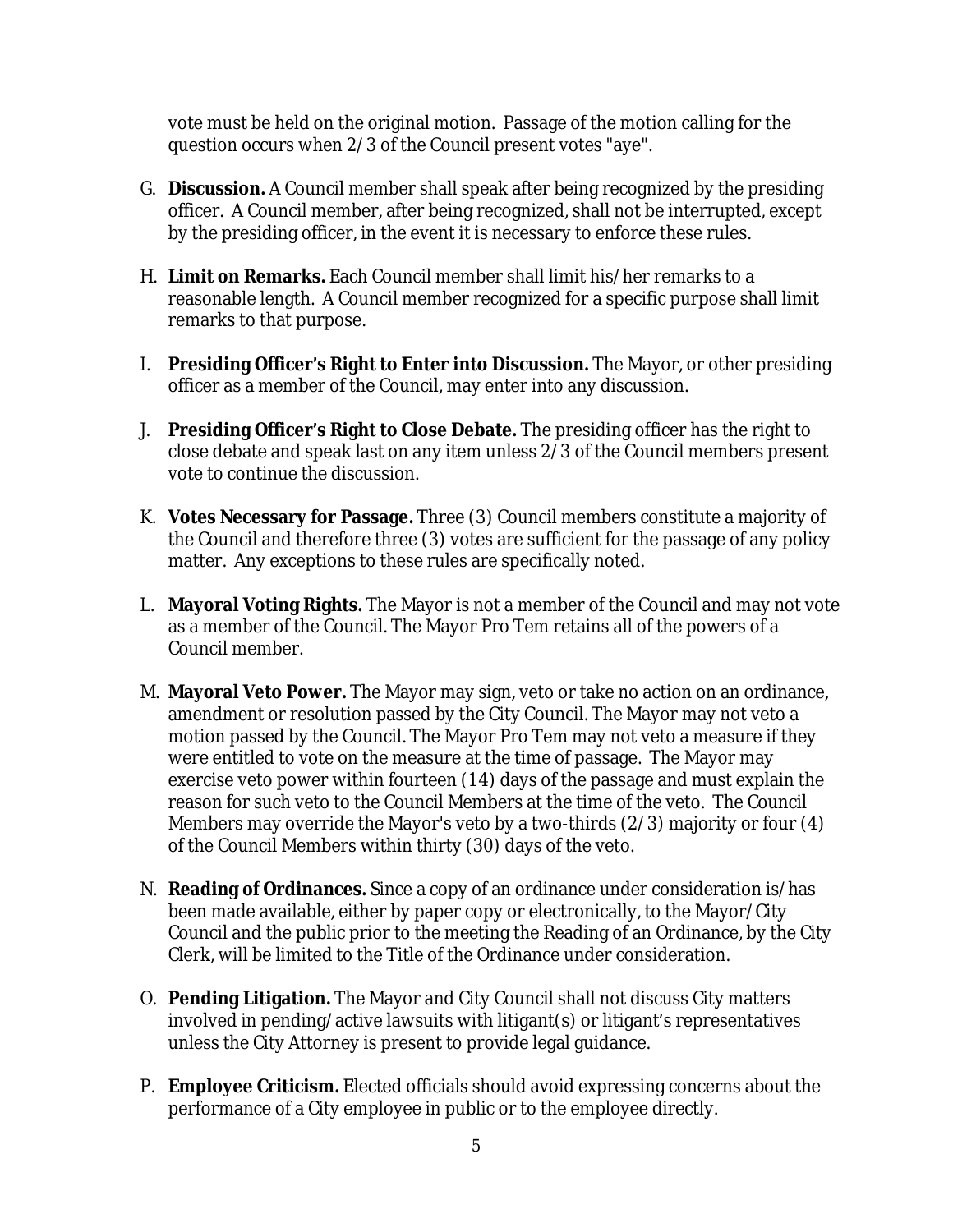Q. **Electronic Participation.** If a quorum of the City Council is physically present, a Council member may appear by telephone or other electronic means and shall be entitled to vote and participate as if they were personally and physically present at the meeting. A Council member shall notify the presiding officer or the City Administrator of their intent to appear by telephone or other electronic means as soon as possible.

## **7. CITIZEN PARTICIPATION**

- A. **Citizen's Right to Address Council.** Persons other than the Mayor or a Council member shall be permitted to address the Council during the "Citizen Forum" or new business or public hearing portions of the Agenda or at other times as determined by the Mayor or the City Council.
- B. **Manner of Addressing Council.** A person desiring to address the Council shall step to the podium, state his/her name, address, and group affiliation (if any) and speak into the microphone and direct comments to the Mayor and City Council.
- C. **Time Limit on Citizen's Remarks.** An individual citizen shall be limited to five minutes speaking on any subject covered unless that time is limited or extended by the presiding officer or a majority of those Council members present. Total citizen input on any subject under Council consideration may be limited to a fixed period by the presiding officer or a majority of those Council members present.
- D. **Remarks of Citizens to be Germane and not related to Pending/Threatened Litigation.** Citizen comments must be directed to the subject under consideration. The presiding officer shall rule on the germaneness of citizen comments. Citizens making personal, impertinent, or slanderous remarks shall be barred by the presiding officer from further comment before the City Council during that meeting. Citizens should not address the City Council on any item related to pending or threatened litigation.
- E. **Electronic Participation**. The aforementioned standards of Citizen Participation shall apply to meetings held via videoconference.

### **8. COUNCIL ACTION**

- A. **Motion Required.** All actions requiring a vote shall be moved and seconded by a member of the Council.
- B. **Motion to Reconsider.** A motion to reconsider a prior vote shall be made by a Council member who was on the prevailing side in the original action. The motion to reconsider may be made at the same meeting of the original action, or at either of the next two (2) regularly scheduled meetings of the City Council immediately successive to the original action.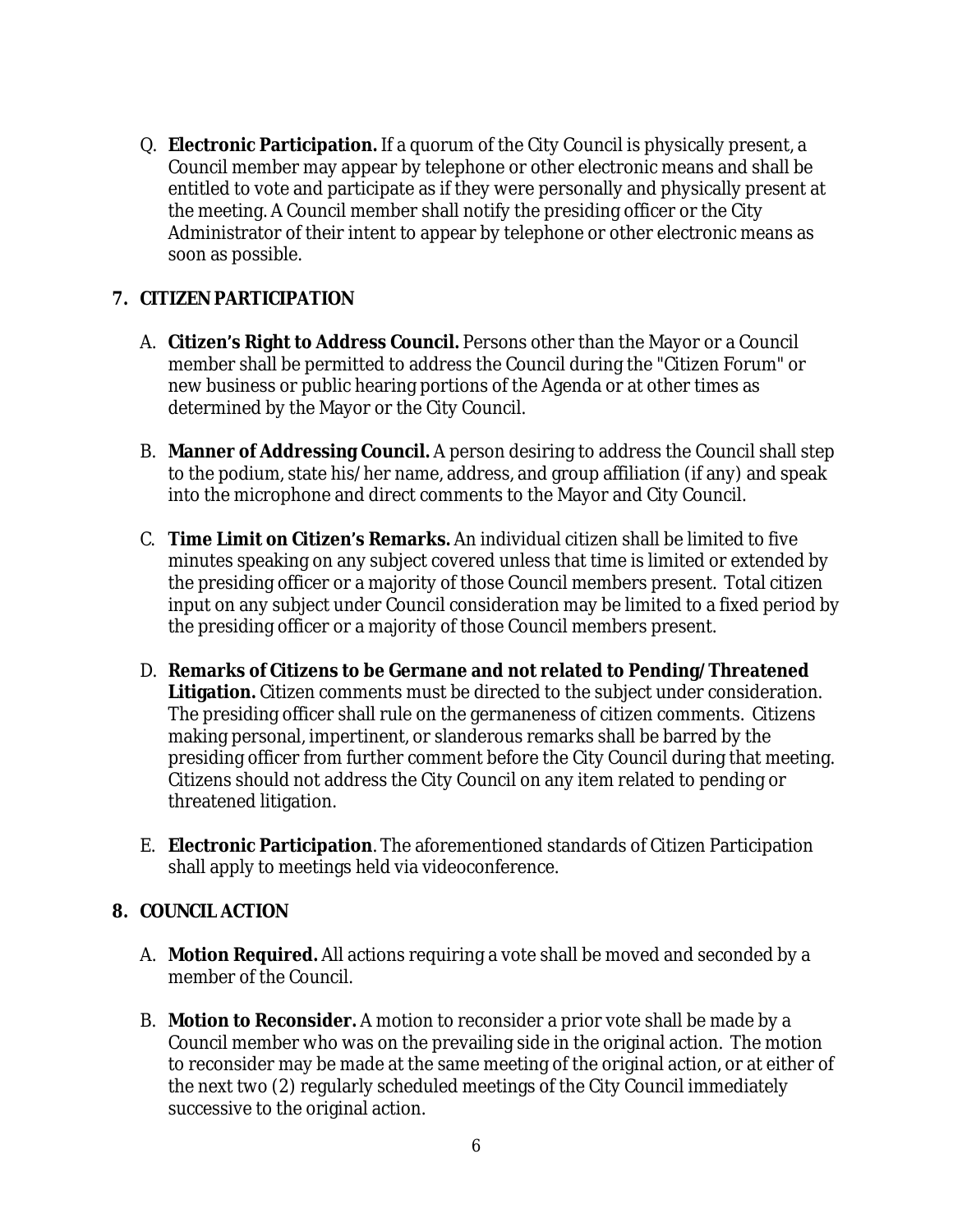- C. **Motion to Rescind.** A motion to rescind, or "strike out" a previous action of the council, shall be passed by a two-thirds (2/3) vote of the Council. A motion to rescind may be made at any time prior to the motion that is seeking to be rescinded being executed in an irreversible manner.
- D. **No Motions by Presiding Officer.** The presiding officer shall not make a motion but may vote if the presiding officer is not the Mayor at the time of the vote.
- E. **Call for Vote.** At any time in the debate, the presiding officer may call for a vote. Alternatively, 2/3 of those Council members present may call for a vote at any time.
- F. **Separate Consideration.** Except as otherwise required by these rules, each Agenda Item shall be voted upon separately. Each motion shall require a second and each vote shall be recorded by the City Clerk. The Mayor or any member of the Council may request that a roll call vote be taken on a specific issue. The presiding officer will then direct the City Clerk to call for each Council member present to cast his\her vote individually. The City Clerk will then read the results of the roll call.
- G. **Council Votes Necessary to Overturn Protests, Amendments or Rezonings.** In the case of a written protest against a change or repeal which is:
	- a. Filed with the City Clerk and signed by more than twenty percent (20%) or more of the owners of the lots included in the change; or
	- b. By the written protest of the owners of twenty percent (20%) or more of the property which is located within two hundred feet of the exterior boundaries of the property for which the change or repeal is proposed; or
	- c. To overturn an amendment or rezoning when the Planning and Zoning Commission denied the application.

In these cases, a three-fourths (3/4) vote of all the members of the Council would be necessary for passage. The protests, if filed, must be filed before or at the public hearing.

- H. **Council Votes Necessary to Pass Assessments.** Assessments require a two-thirds (2/3) vote of the Council or four (4) Council Members unless a remonstrance is filed in which case all five (5) Council members must vote to approve the assessment. A remonstrance occurs when 75% of the assessments within the special assessment district file a petition against the project.
- I. **Council Votes Necessary to Suspend Rules and Waive Third Readings of an Ordinance.** A three-fourths (3/4) vote, or four (4) Council members, is necessary to suspend the Rules and waive the third reading of an ordinance. The Council may waive the second and third readings of an ordinance if public notice was published in this manner. In order to waive the second and third readings, there must be a three-fourths (3/4) vote, or 4 Council members voting in the affirmative.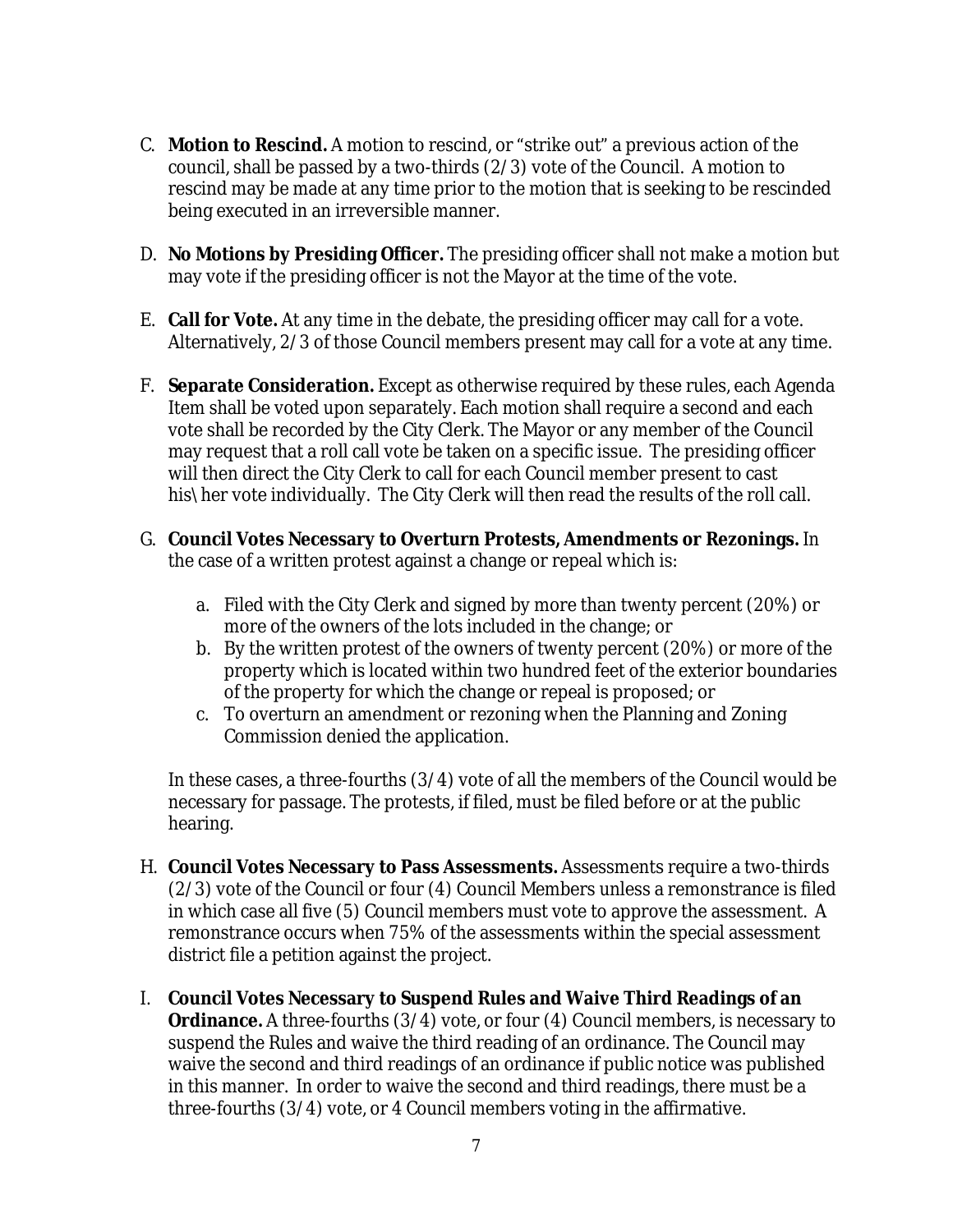J. **Abstentions Due to Conflict of Interest.** If it is determined by any member of the City Council that he or she has a conflict of interest on an agenda item, said member shall so declare the nature of his\her conflict prior to commencement of discussion of the agenda item.

Abstentions due to conflicts of interest shall not count as votes for the purpose of determining whether there has been an affirmative vote of a majority of the members present, but shall be counted for the purpose of determining whether a quorum is present. The vote of member(s) who abstain due to conflict of interest shall be registered as an abstention.

K. **Abstentions Not Due to a Conflict of Interest.** Any Member of the City Council who has not declared a conflict of interest but casts a pass vote or abstains from voting shall have that vote registered as a no vote.

#### **9. COMMITTEES, BOARDS AND COMMISSIONS**

- A. **Creation of City Committees, Boards and Commissions.** The Mayor and/or the Council may create City committees, boards, and commissions to assist in the conduct of the operation of the City government with such duties as the Council may specify. No City committee, board or commission shall have powers other than advisory to the Council or the City Administrator, except as otherwise specified by the Code of Ordinances or the Code of Iowa.
- B. **Regional Committees, Boards and Commissions.** The Mayor and/or the Council shall take part in regional committees, boards or commissions to further regional cooperation and increase efficiency in City operations.
- C. **Membership and Selection.** The membership and selection of City and regional committees, boards and commissions shall be provided by the Mayor, subject to Council approval, if not specified by the Code of Iowa or the Code of Ordinances. City committees shall, at a minimum, consist of the Mayor, two City councilors and the appropriate City staff. City committees are encouraged to have at least two citizens and if appropriate, a member of the chamber of commerce and a representative from any local organization. Regional committee, board or commission assignments shall consist of a primary and an alternate, unless the committee, board or commission requires otherwise.
- D. **Procedure.** City committees shall meet as needed. Each City committee shall select a chair, responsible for facilitating discussion of the committee agenda. Every member of a City committee is a voting member, aside from City staff, who shall only act as liaisons or in an advisory role. Minutes of the meeting shall be kept by a member agreed upon by the City committee. The minutes shall, at a minimum, show the results of each vote taken and information sufficient to indicate the vote of each member present.